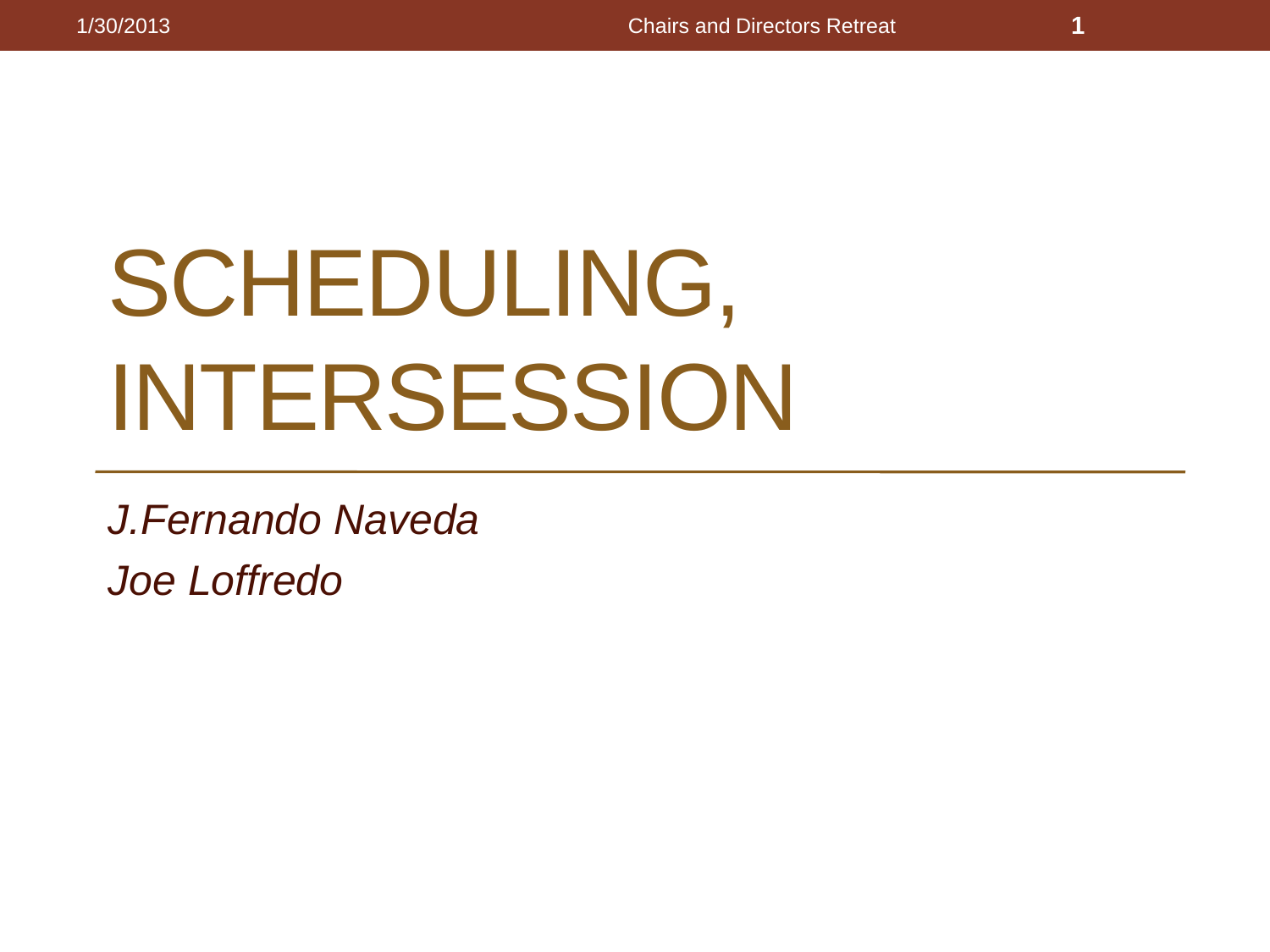### Agenda



**Intersession**

**Plan moving forward**

**Discussion / challenges**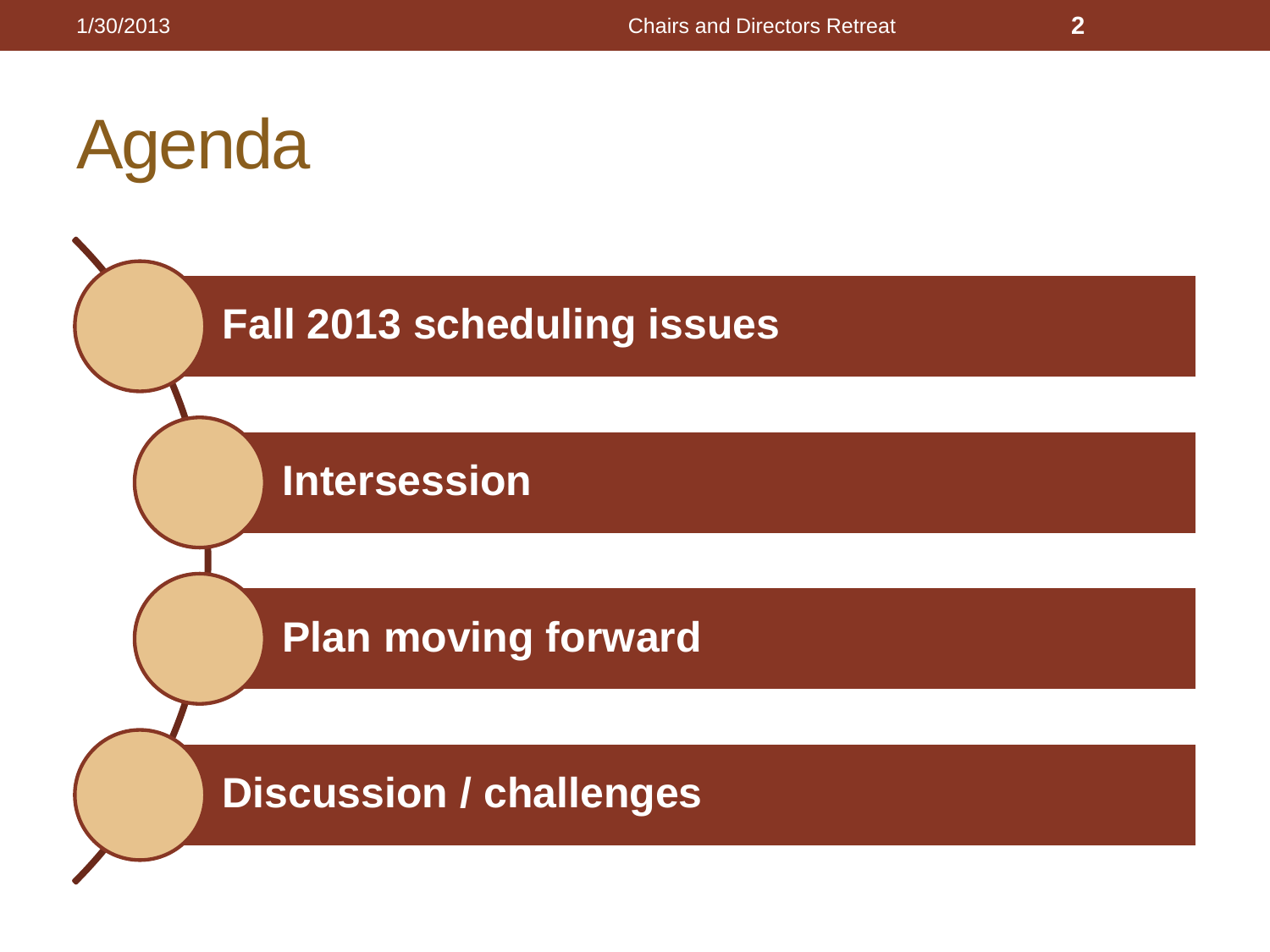### Fall 2013 schedule

### • **Jan-17- 2013**

- Fall 2013 Class Schedule available on SIS
- Chairs and directors invited to review Fall 2013 schedule and report issues by **Feb-8-2013**

### • **Jan-21-2013**

- Academic Advisors invited to test the Fall schedule with typical student needs in each major and report issues by **Feb-2-2013**
- Classrooms: Scheduling officers asked to report unresolved issues by **Feb 8**

### • **Week of Feb 11**

- Mock enrollment (strength test): students who have IAPs encouraged to "enroll" in Fall 2013 courses and report issues via survey. Incentives provided for participation and survey completion
- GP classroom priority college assignments under review due to new classrooms coming online. To be completed **Apr 1, 2013**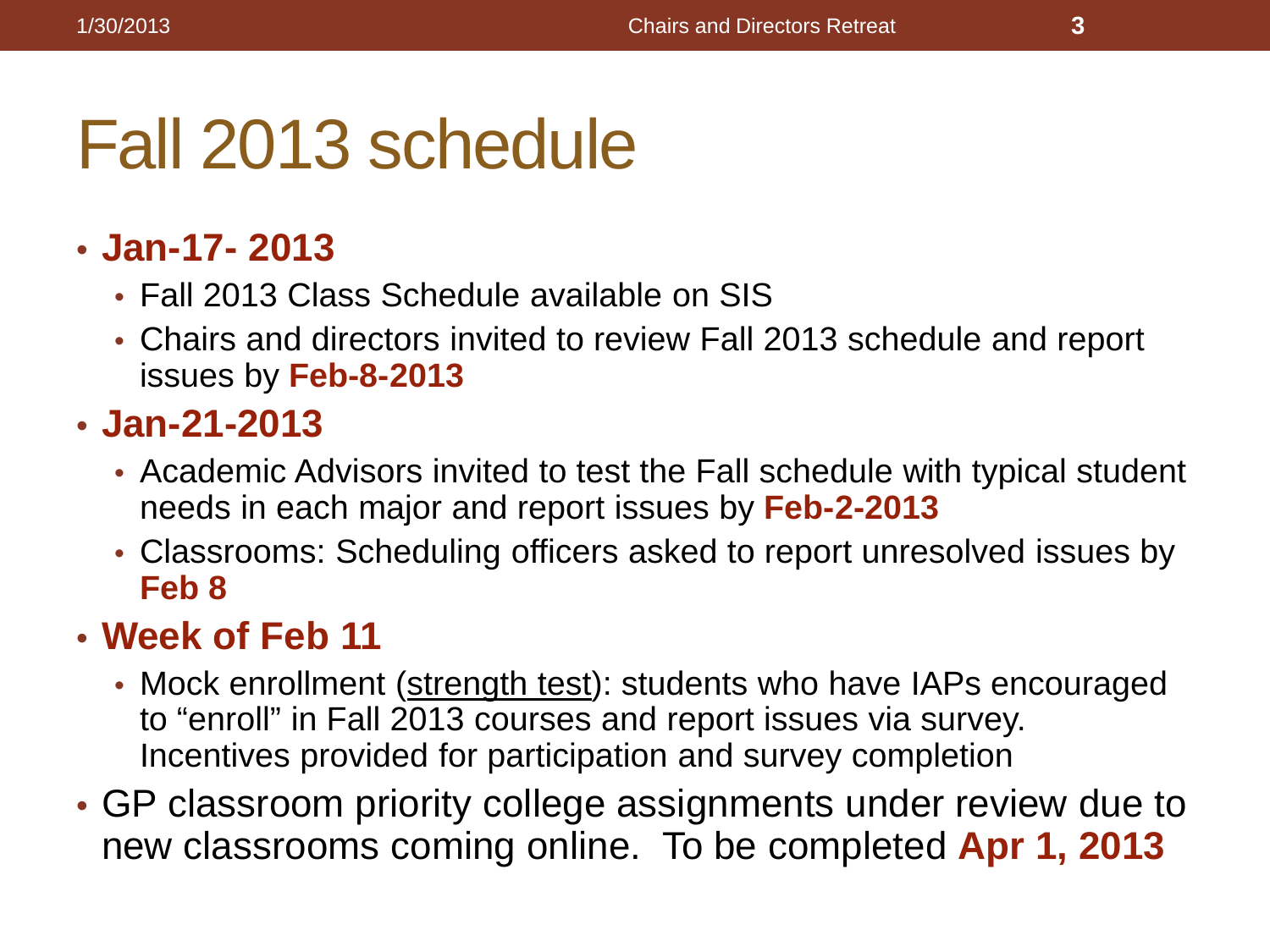### Intersession – Principles, considerations

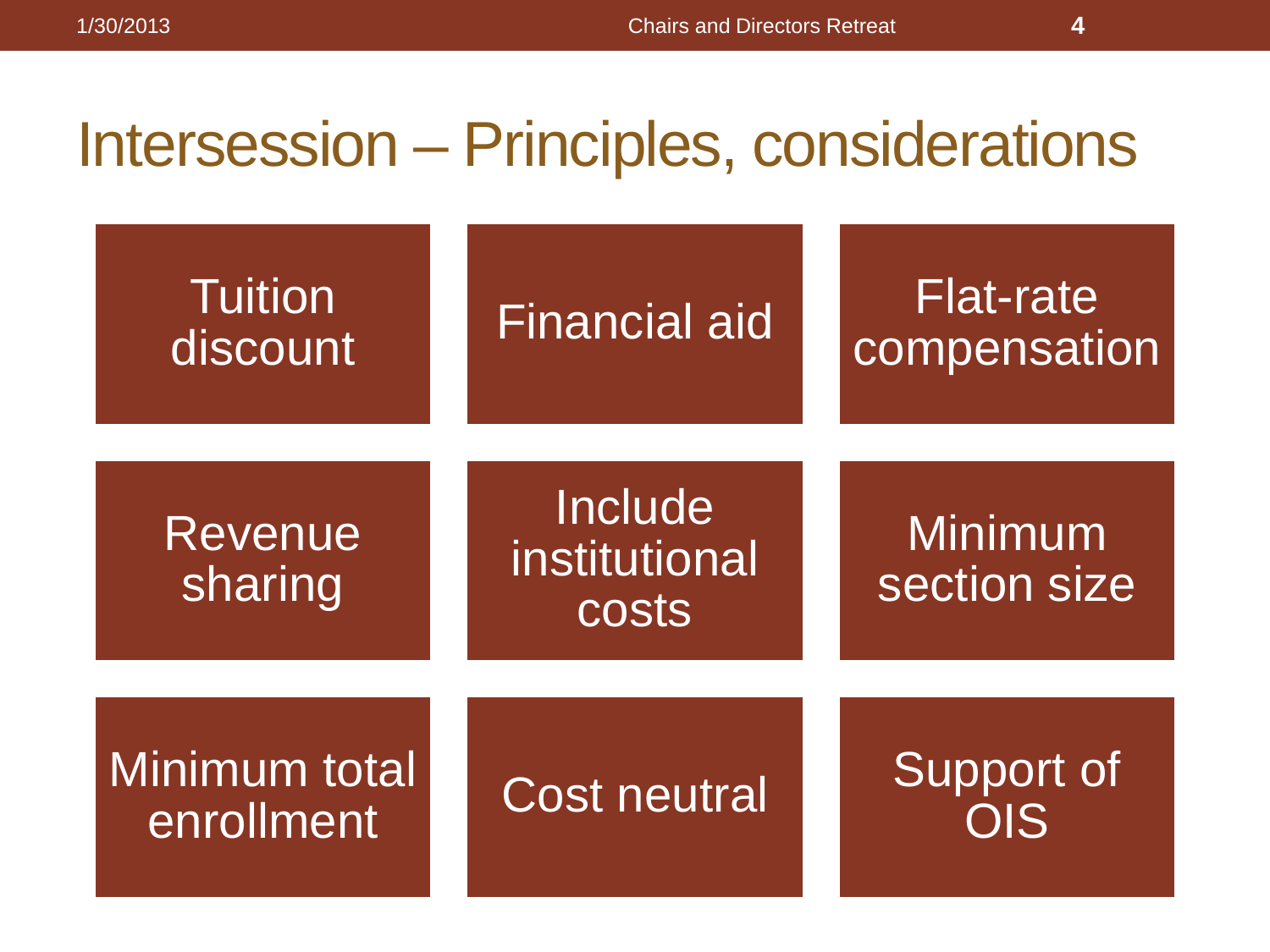### **Students**

#### **Undergraduate financial aid not applicable to intersession**

- Pell grants can be used but Spring term disbursement will be adjusted
- Summer financial aid works differently
- Graduate financial aid may apply to intersession

#### **Room and board**

- No extra cost for students who live in dorms or RIT apartments
- Meal services available
- Cafeteria services will be available

#### **Student services**

- Provided, some on a limited schedule
- Wellness center, movies, etc.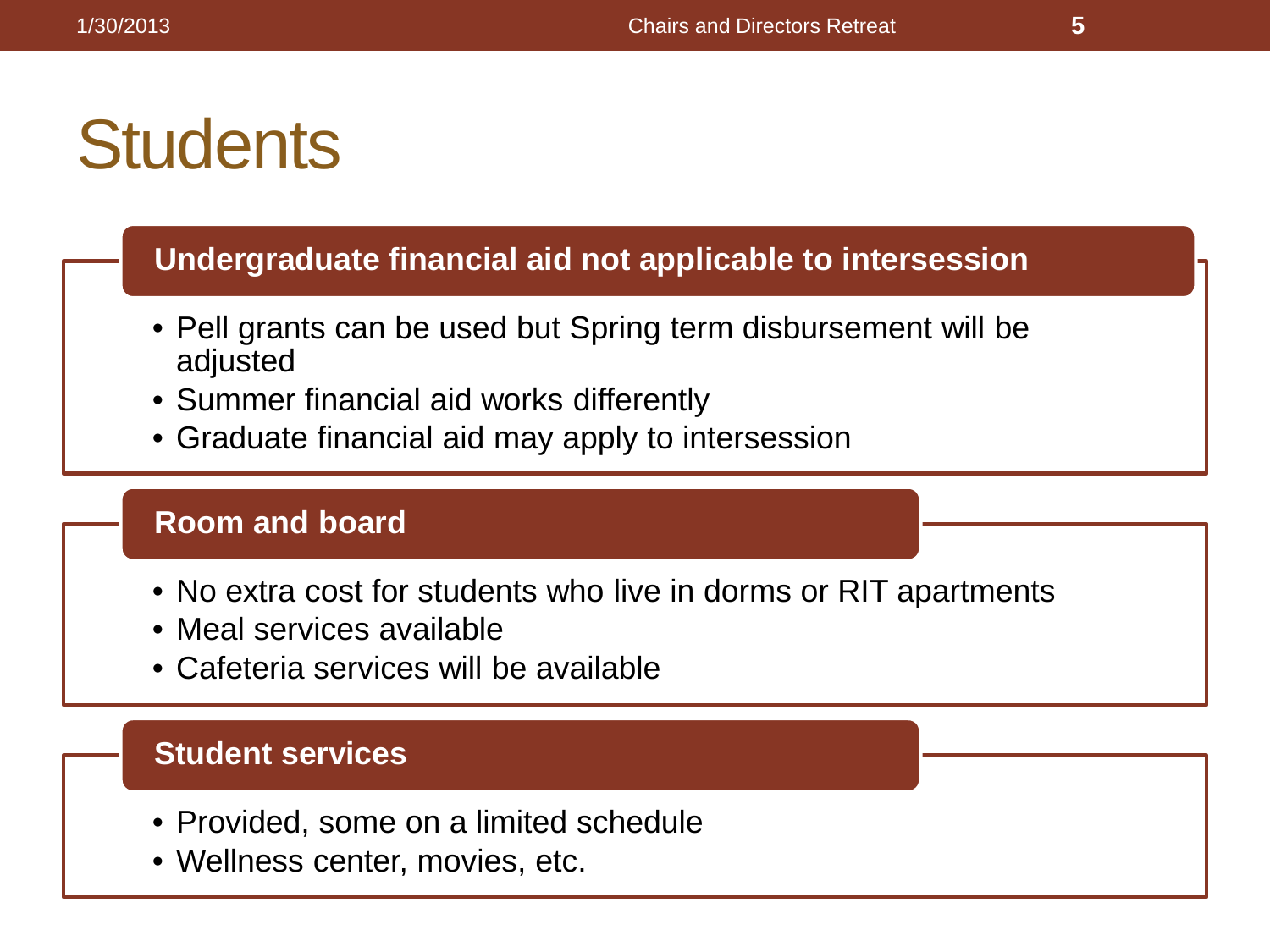## **Faculty**

**Not required teach Intersession or Summer TigerTermTM courses**

• All full-time faculty treated equal

### **Flat-rate January compensation**

• Summer compensation different

**Can teach January TigerTermTM courses as part of year load OR get compensation**

- By agreement between instructor and supervisor
- Administrative unit will get compensation share of delivered January TigerTermTM courses regardless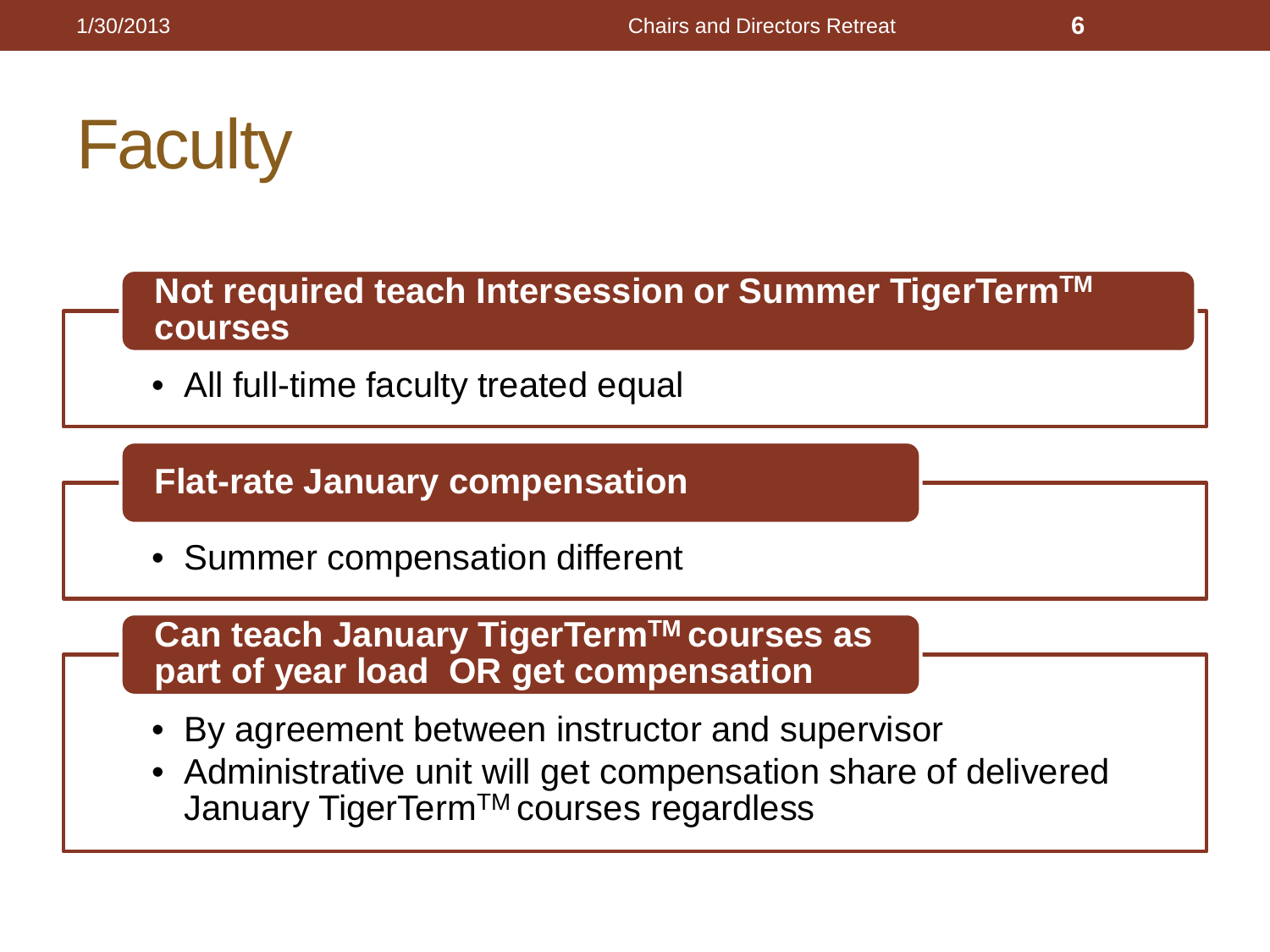### **Summary**

| <b>Tuition discount</b><br>Per SCH (undergraduate)<br>Per 3-SCH course | 30%<br>\$805<br>\$2,415           |  |
|------------------------------------------------------------------------|-----------------------------------|--|
| Single faculty compensation rate                                       | \$4,500 - \$5,500 per 3-SCH (TBD) |  |
| Revenue sharing                                                        | \$1,000 per course                |  |
| Minimum enrollment per section                                         | $15 - 25$ students (TBD)          |  |
| Minimum number of sections                                             | $12 - 17$ (TBD)                   |  |
| Minimum overall enrollment                                             | 250 students                      |  |
| Institutional costs (estimates)<br>Per course<br>Per student           | \$2,000<br>\$50                   |  |
| <b>Incremental SCHs</b>                                                | 30% (estimated)                   |  |
| Costing model for study abroad program will be different               |                                   |  |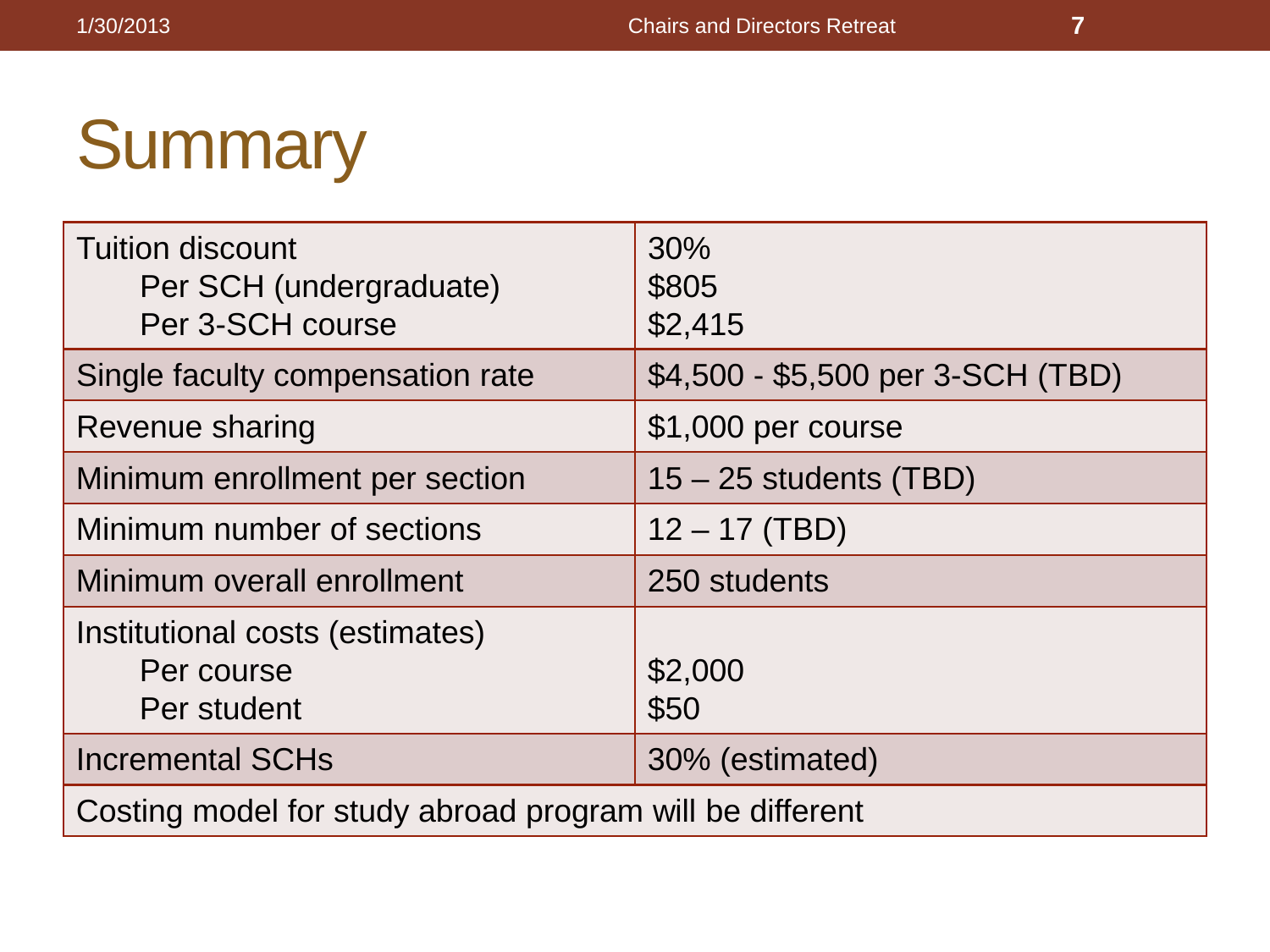## Moving forward

- Process for TigerTerm<sup>™</sup> January courses
	- Use existing college course approval process
	- Focus on intensive course delivery strategies and assessment Support from
		- Teaching and Learning Services
		- Student Learning Outcomes Assessment
	- Proposed: Committee to help OIS evaluate special characteristics of proposed intensive courses
- Spring and summer events
	- Spring event
	- Summer boot camp / workshop
	- Early fall follow-up and get ready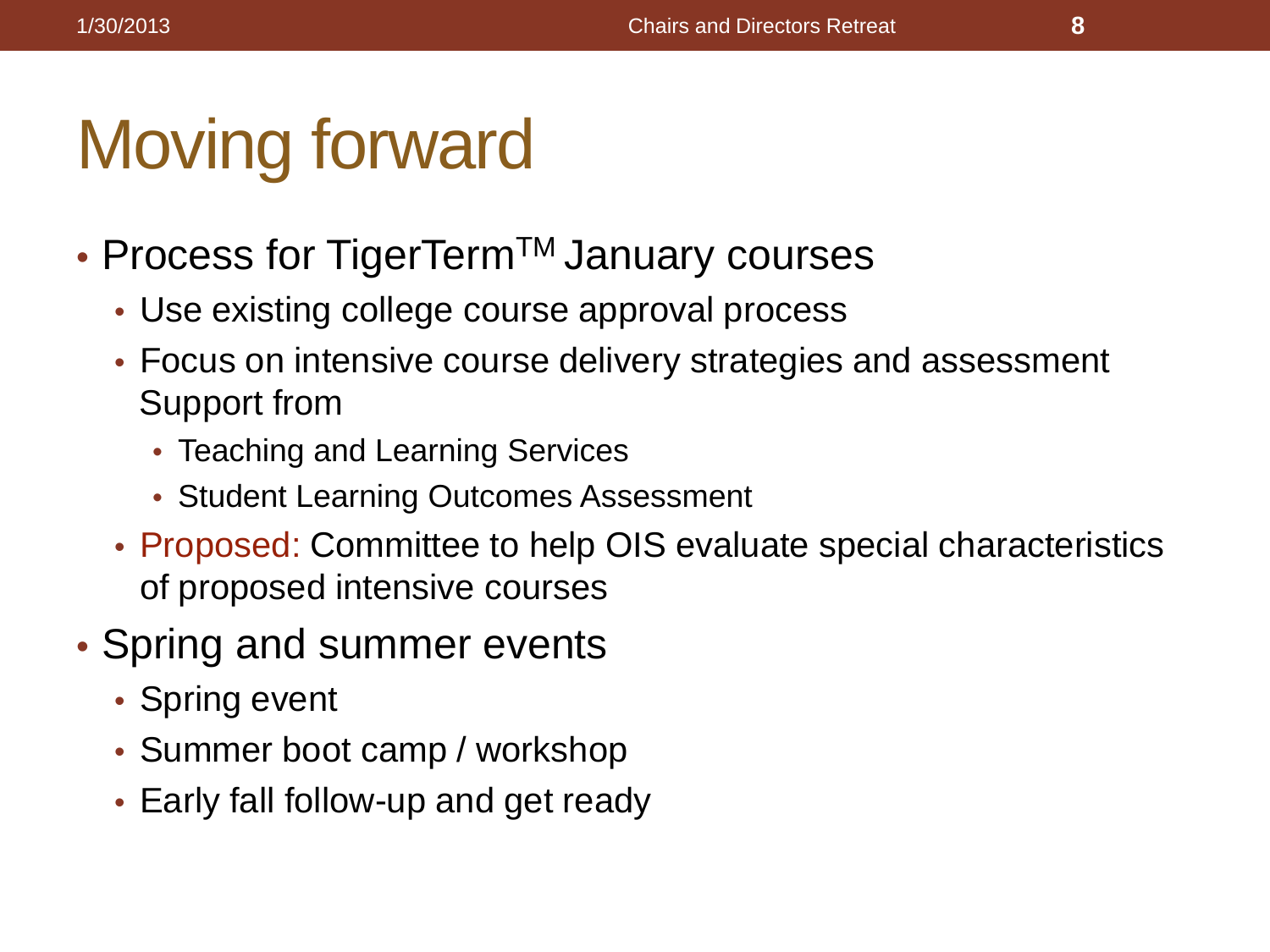## From International Student Services

| 1950 surveyed |
|---------------|
|               |

**1950 surveyed 173 responded (8.9%)**

#### **Likelihood that will enroll in a January class**

| Very likely: 18.5%     | Unlikely: 20.81%      |
|------------------------|-----------------------|
| Likely: 17.92%         | Very unlikely: 14.45% |
| <b>Neutral: 26.59%</b> | No answer: 1.73%      |

| Student level next year |                  |  |
|-------------------------|------------------|--|
| Grad: 66.47%            | Undergrad: 28.9% |  |
|                         |                  |  |

| <b>College</b> |              |  |
|----------------|--------------|--|
| KGCOE: 30.64%  | COS: 12.72%  |  |
| GCCIS: 23.7%   | CAST: 10.98% |  |